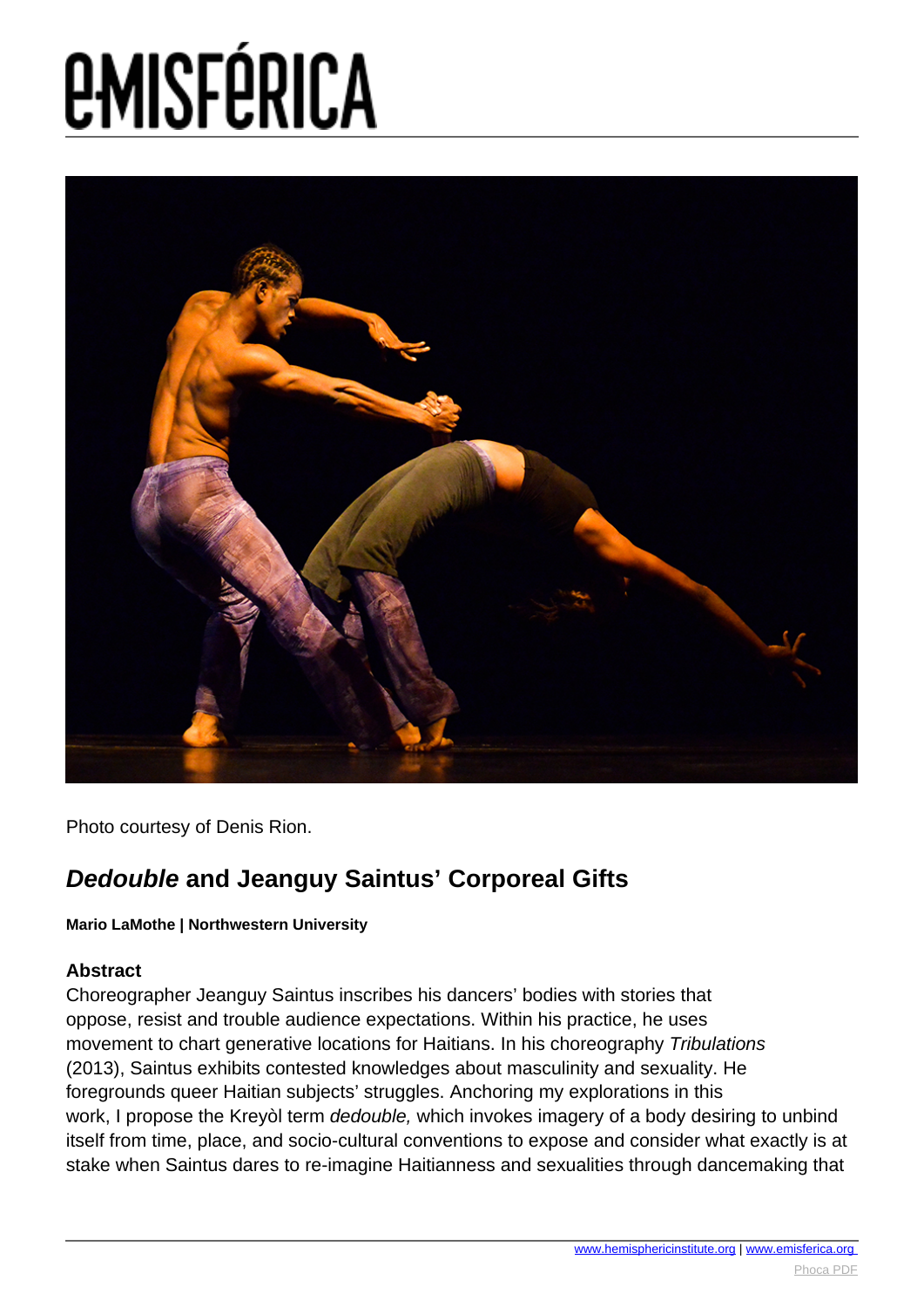eschews socially sanctioned values or de facto practices. In the process, I illustrate how a body-to-body commitment among choreographers, dancers, spectators, and the general population catalyzes performative-witnessing that in turn extends the possibilities for cultural continuity between Haitians' past, present, and future.

#### **Tribulations (2013)**

 In a dim pool of blue light, Steven Vilsaint stands on Mackenson Israel Blanchard and Emmanuel Gérant's shoulders. All three men wear brown shorts only. The triangle's apex, Vilsaint's right arm, stretches upward with a clenched fist. In silence, Vilsaint curls his head forward and downward as Blanchard and Gérant flip him slowly to the floor. Seated on his buttocks, a hand behind his head and one covering his mouth, Vilsaint extends and retracts his legs as he exits. Lithe dancer Wenchel Renaudin's body and torso face the upstage wall. His legs are apart, but his face is toward stage left, arms spread up. Another person clings to him: two arms and hands clutch his back. The invisible person nestles against Renaudin. Arms and hands descend along the male dancer's back, caressing his spine, his buttocks, and his legs. Finally Johnnoiry St. Philippe's face peeks out between Renaudin's legs. St. Philippe slithers between Renaudin's legs and lifts his companion. They exit. Two more enter. One man carries another on his back. Face to face, they caress each other's hands.



[F](images/e-misferica/11.2_images/112_lg_lamothe_02.jpg)igure 1. Left to right: Johnnoiry St. Philippe, Sephora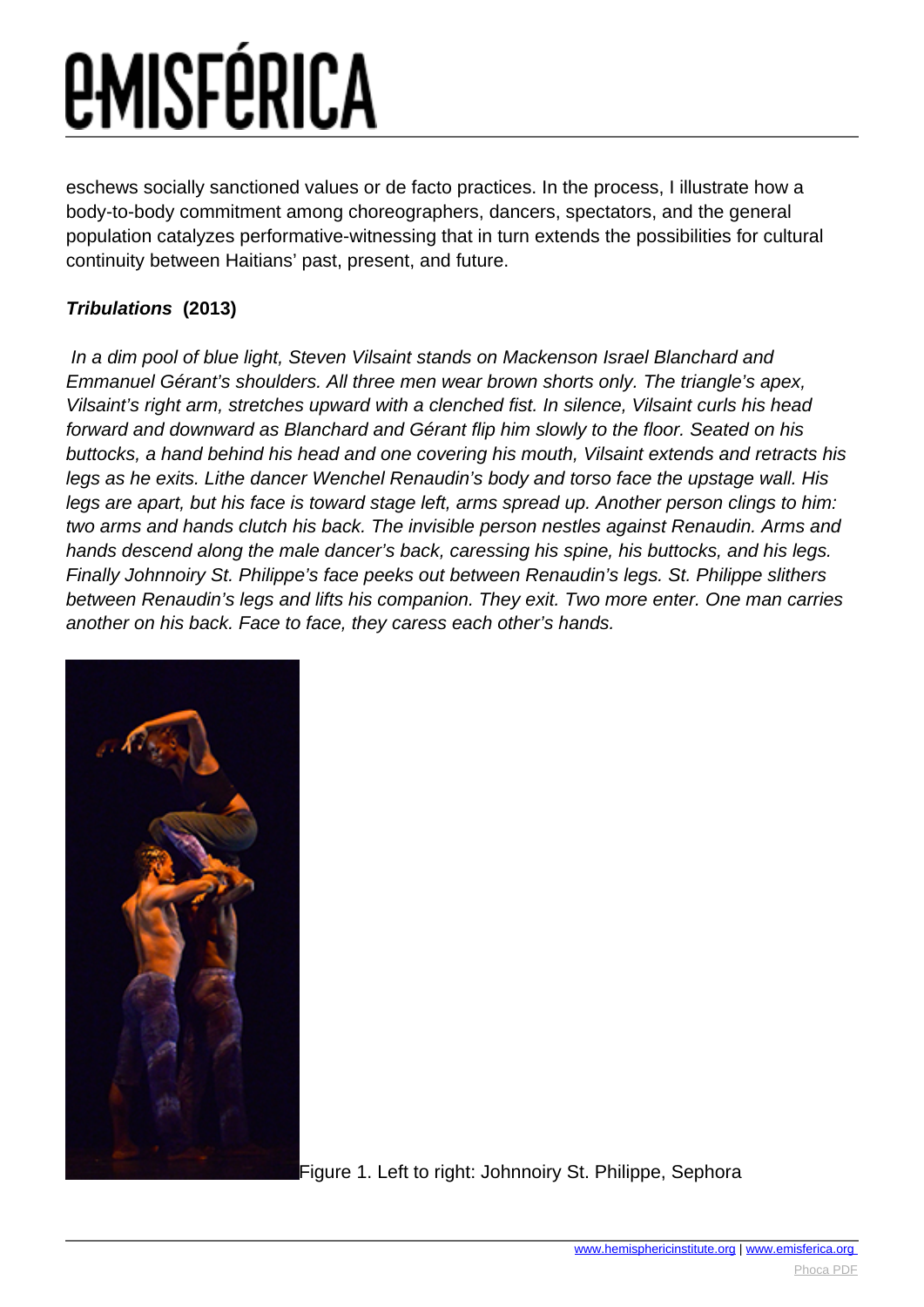Germain, Emmanuel Gérant in Tribulations (2013) by Jeanguy Saintus' Ayikodans. Photo Courtesy of Denis Rion.

The sole woman—Sephora Germain—enters and tries to pry a couple apart, but the male dancers give her hard face. She scowls, retreats and scurries away from them in the opposite direction. The men draw closer to one another. Germain returns once again. This time, she climbs on Emmanuel Gérant's shoulders. St. Philippe steadies her by the ankle (fig.1). She inspects her environs, hovers, before diving onto St. Philippe's back and crawling between his legs. Gérant yanks her up. But she lets go, and then arches back suddenly. He nearly misses her reaching hand. Two men who mirror one another in a split on the floor seem to be glued, while waiting for Germain to finish her solo dance. This section concludes with four men upstage in a straight line. They size up Germain, who writhes on the ground. Then they lift her in their arms, walk in unison and exit.

 St. Philippe enters. Pigeon-toed, he breaks the symmetry of his elongated legs by bending his knees and rotating his hip socket inward. Fingers splayed, St. Philippe jerks and twists, falling on the floor fanning his limbs outward. He rebounds constantly. In the end, St. Philippe collapses face down on the floor as lights cut out.

In this exploratory piece about contemporary dance in Haiti, performance is a critical and methodological kafou, or crossroads, where Haitian, African diasporic thought, dance, queer studies, and my embodied experiences of cultural practices in Haiti and abroad converge. In three complementary sequences, I describe, interpret, and contextualize Haitian-born choreographer Jeanguy Saintus' Tribulations (2013) to widen the scope of his activist practice. Celebrating 26 years as a professional choreographer, Saintus' dance studies began in Haiti with revered traditional dance mistresses Viviane Gauthier, Odette Latour Wiener, and Viviane Denervillle, followed by additional training at Kettly Jean-François Durand's, Eileen Herzog-Bazin's, and Régine Montrosier Trouillot's ballet academies.<sup>1</sup> With regard to intensive seminars and performance credits, Saintus names stints in the Caribbean, South America, and the United States as formative (Saintus 2014a).

How Saintus utilizes his dance knowledge is a discussion previewed in the second section. Here, I propose that Saintus exercises a dual performance with what he terms a new direction in Haitian dance. I organize this essay around the relationship between the Haitian Kreyòl vernacular dedouble and Tribulations' queer focus. I assert that his choreography destabilizes what Haitian author Edwidge Danticat conceives as Haitians' cultivation of "communal and historical amnesia, continually repeating cycles that we never see coming until we are reliving similar horrors" (Danticat 2011, 63-64) by disrupting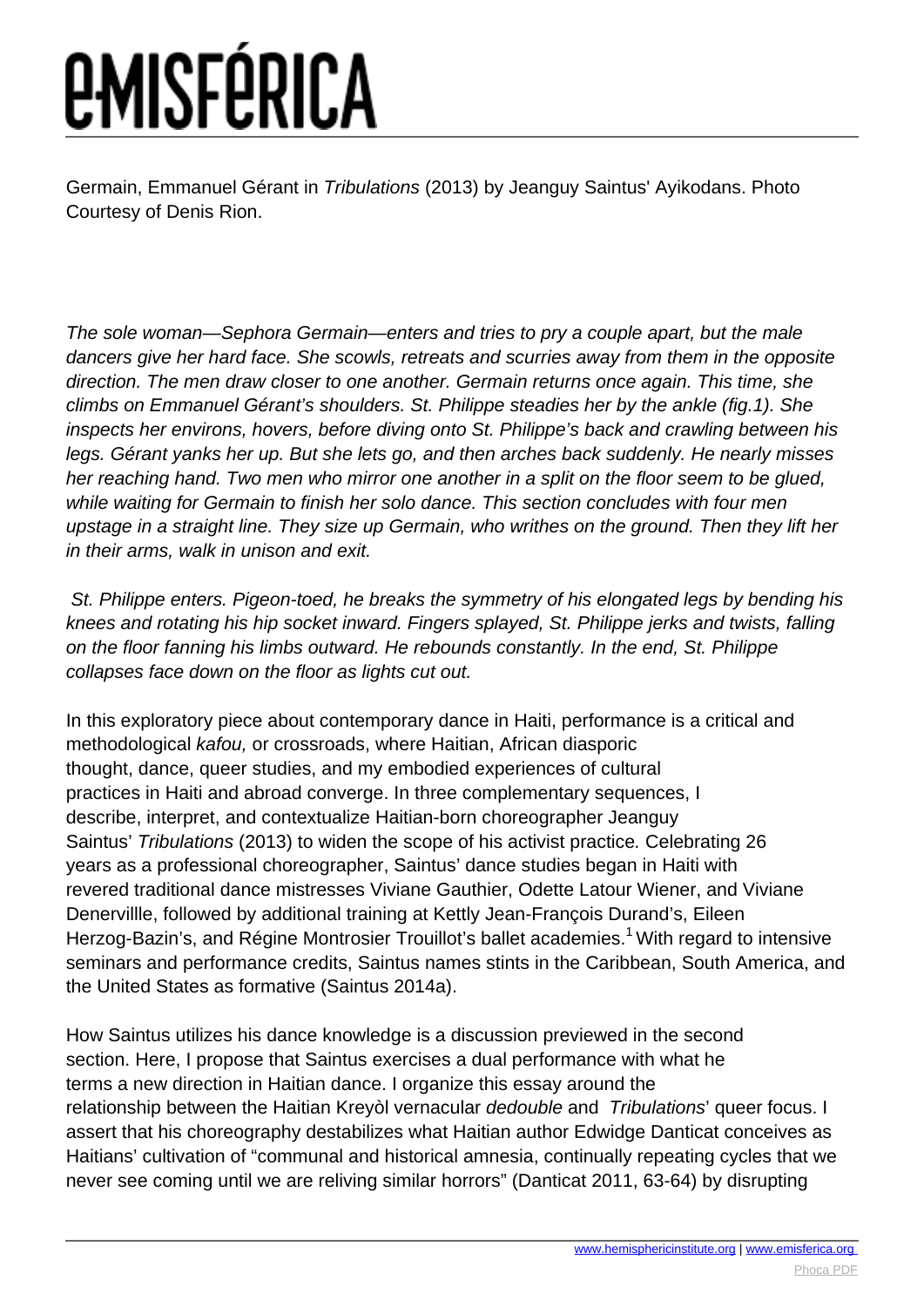spectators' expectations of a normative body with an intimate dance about coping with one's legacies and passionate kinship for another.

With each scripted movement, my aim is to magnify Saintus' engagement du citoyen, the civic commitment incorporated into his dance company's embodiment of an off-kilter Haitianness. Previewed in Pétion-Ville, Haiti, in fall 2013 and premiered at West Palm Beach, Florida's Kravis Center for the Performing Arts on 14 and 15 December 2013, Saintus' Tribulations illustrates Haitian lesbian, gay, bisexual, and transgendered (LGBT) persons' labor. Below, I introduce the concept of dedouble and consider its interplay with the Tribulations performance to interpret cast members' ambivalence regarding portraying bodies deemed deviant. To conclude, I place the choreography within a broader socio-cultural context that has historically trivialized the Haitian gay man, known locally as *masisi.*<sup>2</sup> To do so, I utilize musical artist Sweet Micky's (current Haitian President Michel Joseph Martelly) 2004 concert, available on YouTube.

#### **I. Dedouble**

At a dans or Vodou ceremony, I overheard one man compliment another: "Fi a telman danse, li dedouble sou moun" (Girlfriend danced so much, she dedouble on us). My field collaborator Jean-Wesler Louis-Jean further elaborates: one partakes in dedouble when he or she appears to metamorphose in a moment of ecstasy (like the embodied elation the two men expressed above) or under duress (Louis-Jean 2014). For example, a refined professor of Haitian descent, so peeved by a peer's comment, lets out a loud chipe (teeth sucking) and a twaze (eye roll). His or her African-American counterpart, tight-lipped and eyes ablaze, rolls his or her neck, snaps fingers, and launches into a "now looka here…" scolding. Louis-Jean continues: "Gen de fwa se komsi ou wè lot pesonalite moun la." (Sometimes it's as if you see a person's other personalities.) "Kó w rete la. Nanm ou ale on lòt kote." (The body stays here still while the soul travels) (Louis-Jean 2014). For Francophones, the Larousse dictionary defines dédoubler as "to split or to divide into two." The verb is often accompanied with the reflexive particle "Se" to signify the ability to self-double, to be outside or in proximity of oneself. Anglophone readers will appreciate that "de-double" might stand for undoing any doubling or dualism. Most of my interviewees laugh quite taken aback by my inquiry. "Se on bagay dwòl" (It's a weird thing), "Kesyon an dwòl" (What a weird question), "Ou dwòl" (You're weird) preface or punctuate their hurried explanations. Dwòl is a Kreyòl word that connotes something abnormal. There is no Kreyòl for queer, but dwòl is a close approximation that points to deviancy from how locals and Diasporic Haitians imagine the Haitian body as the embodiment of societal norms. The epithet signifies the assertion of a "good taste/bad taste" distinction that invites close examination of who and what enforce these binaries and how such delineations empower their instigators (Kirshenblatt-Gimblett 1998, 259-260), as I illustrate in the third section.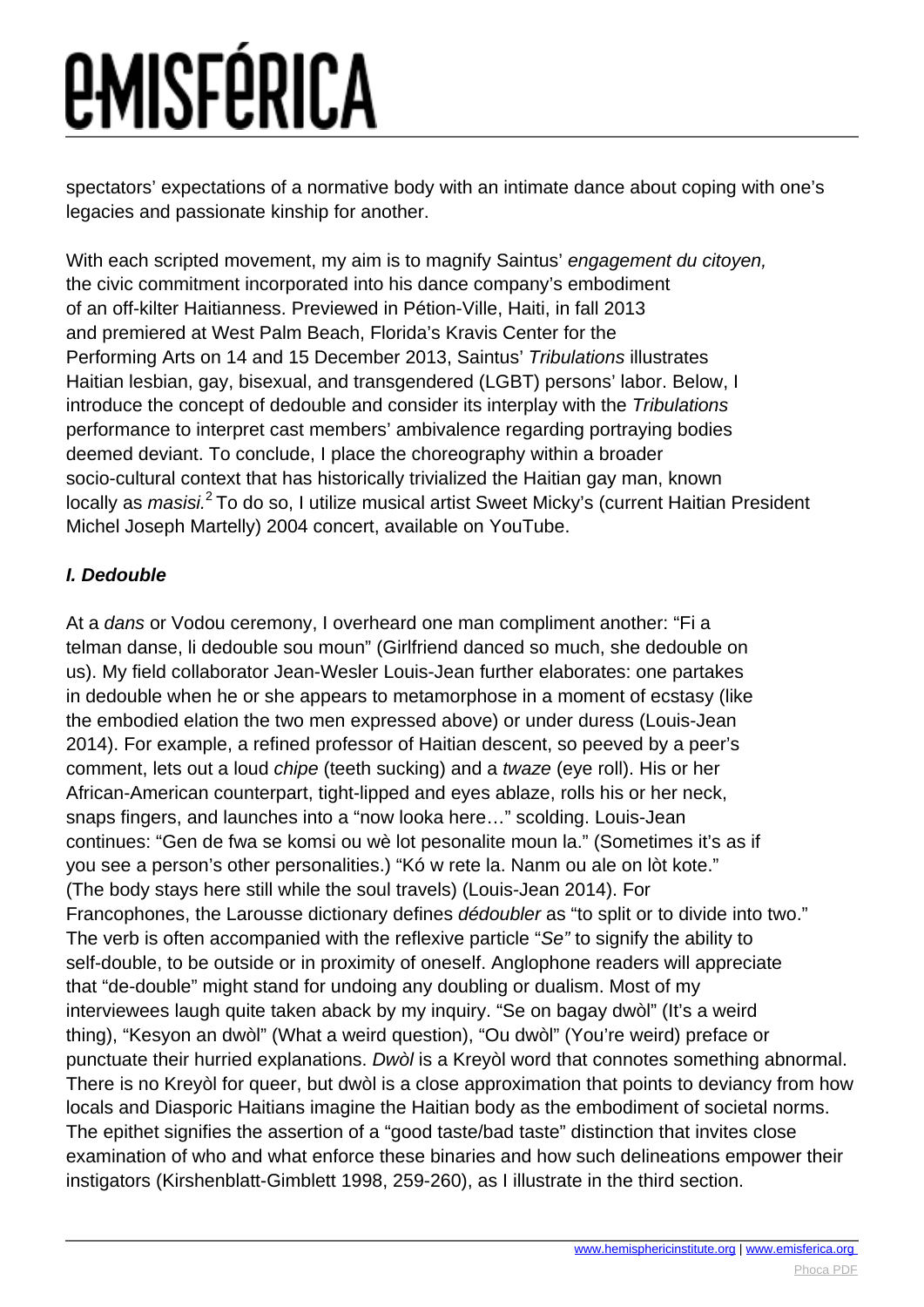I theorize dedouble as the Haitian body desiring to unbind itself from prescriptions (fixed time, place, and socio-cultural conventions). It embraces a way of remembering what is mistik, dwòl, hidden or suppressed, that which is not easily categorized and thrives in the rich messiness of the quotidian. In that sense, I am inspired by the late Black Feminist scholar Barbara Christian's seminal assertion of narrative analysis's significance in "The Race for Theory":

For people of color have always theorized—but in forms quite different from the Western abstract logic. And I am inclined to say that our theorizing (and I intentionally use the verb rather than noun) is often in narrative forms, in the stories we create, in riddles and proverbs, in the play with language, because dynamic rather than fixed ideas seem more to our liking. (Christian 1988, 68)

I interpret Christian's affirmation to signify that Diasporic Africans' polyvalent and fluid theorizing practices engage in dedouble. As such, I deploy the concept here precisely because it narrates embodied ways that Haitian societal norms can be subverted, transgressed, and enriched. Tribulations allows me to demonstrate how dedouble defies spatio-temporal and socio-cultural constraints by "giving body" to trivialized modes of Haitian expression. Before performances of the dance in West Palm Beach, Saintus' male dancers embark on an amusing ritual. They shed warm-up clothes to display shirtless torsos and skin-tight low cut shorts over muscular legs. Some re-tuck themselves, grunt, swagger, and hold their crotch offstage. Some do jumping jacks, push-ups, abdominals series, and flex their arms. A few smear baby oil on themselves to make their muscles and chiseled abdominals pop. Following a good look at a mirror, they head backstage. I asked dancer Johnnoiry St. Philippe about the preening. "I give body," he answered in English. As men inhabiting the stark aesthetics of (Haitian) contemporary dance, they prepare to make a spectacle of themselves, as performance scholar Judith Hamera might submit (Hamera 2007, 123).

On and off stage, in Haiti and in its diasporic spaces, Saintus' dancers know they are projecting a Haitianness that counters accepted embodied practices. Their dancing bodies catalyze discussions of Haiti's brand of gender and sexual norms as performances in-progress. Not only do the dancers give sensual bodies to transgress normative performances and establish Haitian subjectivity as unfinished and evolving, but, based on my company management work with Saintus' troupe, they also "give body" to devise profound stories and rewarding destinations for this Haitian form. These Haitian artists propel their bodies towards a future in which they will be received, suspended of expectations, and (re)interpreted by its counterparts and interlocutors.

#### **II. Saintus' Dedouble**

"Almost any choreographer could create Tribulations," Saintus remarked casually (Saintus 2014a). By this, he meant that the piece is somewhat more universal than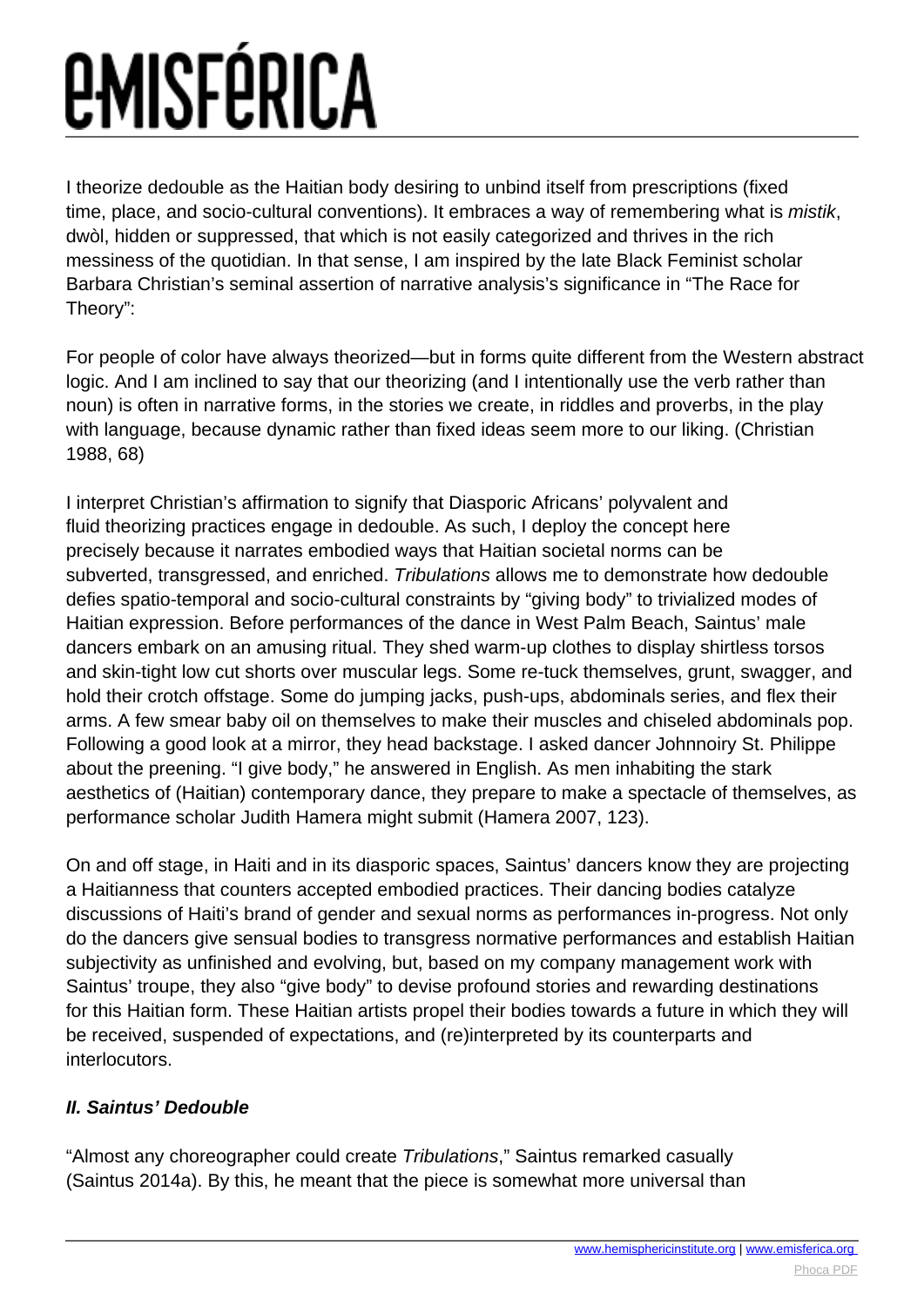his other Vodou-themed works that highlight and combine elements from an extensive index of movements. These include: the *yanvalou* or bodily undulations to represent snakes' and water's devastating power; parigol's (step of the streams) intricate leg weaving forward to front; nago's arms and legs that strike and jab; the speedy footwork of the mahi; and the hunchback zarenyen (spider) with clawed fingers. In this work, culturally literate spectators see that Saintus dedoubles between Europeans' elongated outward movements and African polyrhythm and polycentrism. Along with a straight torso, arms that arch and span out, elongated legs and pointed feet that evolve into multiple pirouettes, Tribulations owes much of its vocabulary not only to some of the aforementioned Haitian dances but also to Guadeloupean Léna Blou's<sup>3</sup> Techni'Ka. Based on Guadeloupe's embodied arts, this technique emphasizes improvisation; off-beat movement and rhythms; curves of the spine; heavy and percussive use of the lower body; inward rotation of the thighs, knees, and feet; open hands and splayed fingers.

The light brightens on a pyramid of male strength. Vilsaint's raised power fist is a (Black) transcultural symbol of solidarity and resistance. Composer Ludovico Einaudi's soft piano evokes a locale unlike the percussive drums and chaotic prayers that saturate visions of Haiti since the 2010 earthquake. Vilsaint's movements—the asymmetrical ways in which he contorts his hypermobile body, the manner in which he looms larger than his feline frame, squats slowly down to the ground, and then compresses and expands his body—are downright dwòl. Therein lies demonstrations of the queerness inherent in traveling between genres.

As Vilsaint exits, St. Philippe and Renaudin's intertwined bodies fade in upstage. Having fastened Renaudin on his back by holding his legs, St. Philippe balances now and then on one foot, as he steps slowly forward and extends a leg high on the side into a développé with his foot turned inward. He too breaks the symmetry of the classical dance movement as he bends both knees and adds a hint of gouyad, or gyrations, when he lowers Renaudin into an inverted split. The recorded moans that follow never fail to release giggles from spectators. They fluctuate between orgasms, echoes, calls, interjections, and questions.

The musical compositions' allusions are made explicit by the dancers, who dedouble verbally through the title's connotations of duress. The artists clarify the choreography's images of adversity and responses that such moments conjure. "There are many things you keep hidden, that you endure," explains Germain, the female dancer. "It's a disagreeable recall. And you're like: 'Oh lord, what tribulations!'" (Germain 2013). According to Vilsaint:

[*Tribulations*] places me in a situation to express what I've endured. Because when you're walking around, with your sagging jeans and people keep saying: "Oh, this guy is masisi." And others say: "You think so? This guy is such a ladies' man." Like. Who can really know who you are? You're the only who knows. You have to know for yourself. That's what I want to project.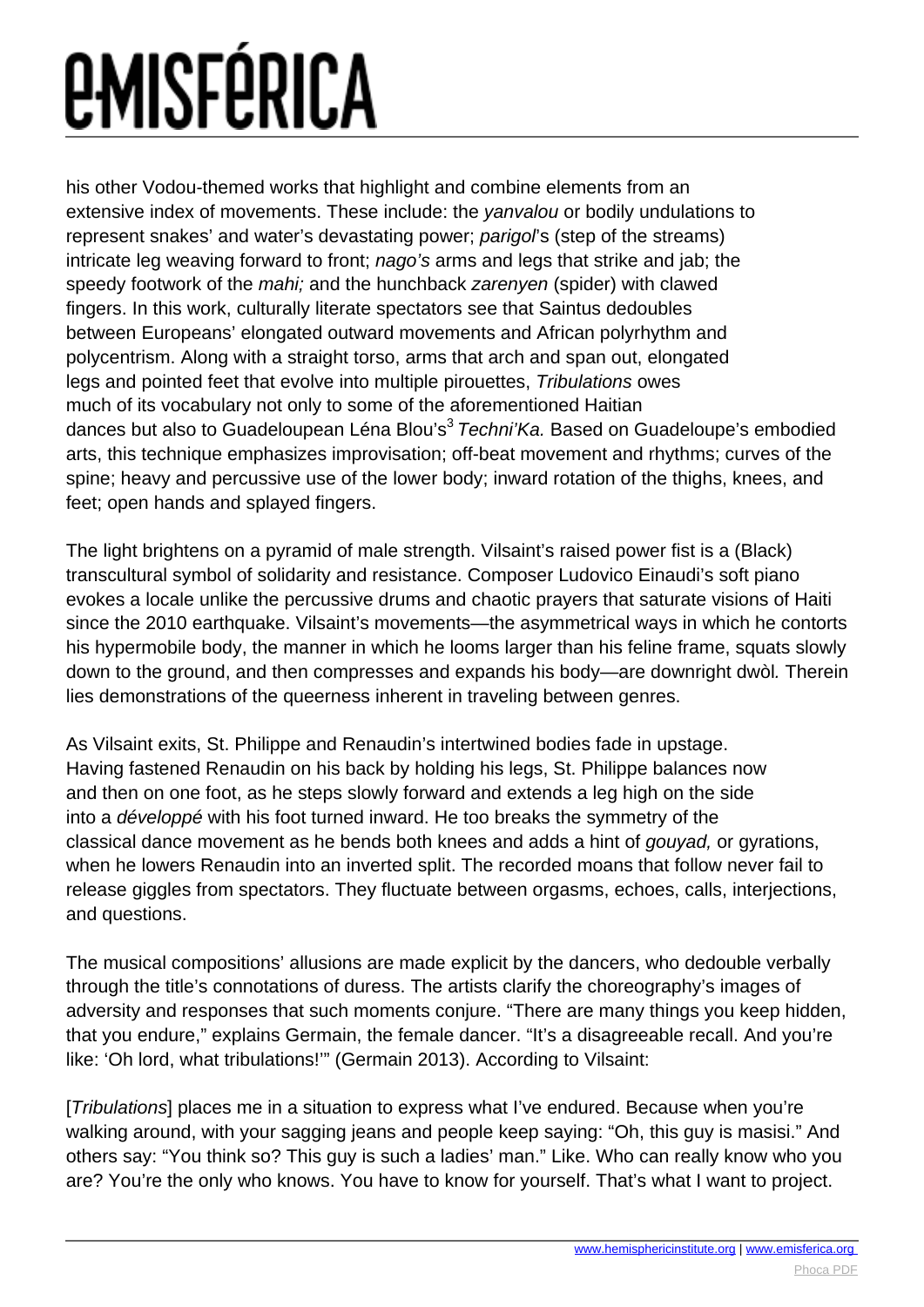That's what I want to communicate. I want to prove that I'm Steven Vilsaint […] You're projecting an image. A dancer's body speaks every thing he needs to say. You decided that I'm masisi, I'll show you images of masisi. I'll do it with my body. (Vilsaint 2013)

In this interview excerpt, I translate Vilsaint's Kreyòl indeterminate pronoun ou-Haiti's version of the French on—as a proverbial "you." His oral play functions as a literary dedouble, especially as he externalizes his discomfort with masisi issues by indicating a general "dancer's body." Indeed, Vilsaint's "me but not me" speech marks how he wrestles with the choreography's subtext about closely bonded men, potentially losing his credibility as a "ladies' man" on and off stage. To illustrate this tension, deeply felt both by Haitian queer men and the male dancers, Saintus strategically casts a sole female dancer.



[F](images/e-misferica/11.2_images/112_lg_lamothe_03.jpg)igure 2. Left to right: Sephora Germain, Wenchel

Renaudin, and Steven Vilsaint in Tribulations (2013) by Jeanguy Saintus' Ayikodans. Photo courtesy of Denis Rion.



[F](images/e-misferica/11.2_images/112_lg_lamothe_04.jpg)igure 3. Left to right: Emmanuel Gérant and Sephora

Germain in Tribulations (2013) by Jeanguy Saintus' Ayikodans. Photo courtesy of Denis Rion.

When Germain enters, the moans stop. Moving to the droning music of Japanese-German duo Fujita and Jelinek, her presence cools the five men as they gather. She demands that they lavish attention on her: she writhes on Renaudin, who caresses her curiously before another male dancer catches his attention. "I take it as somebody sees me with a girl and thinks that I'm in love with her, but it could also happen that a man interests me," said Renaudin (2013)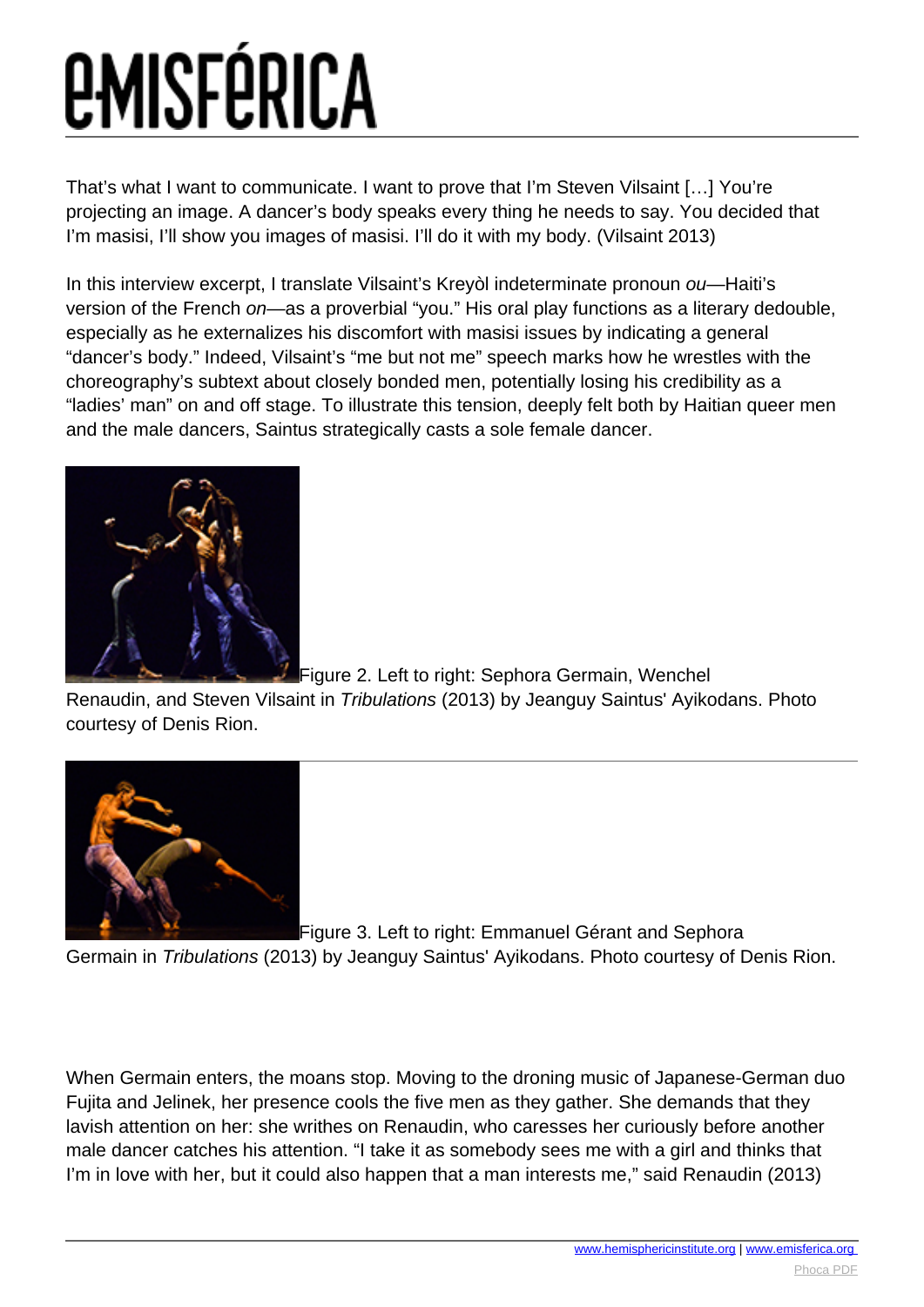(fig.2) . The choreography's careful same-sex partnering explores the limits of physical boundaries between men and the efforts they must exert to trespass them. Lifts involving Germain place her body at risk. She climbs on Gérant's chest to squat on his shoulders as she peers down, teetering forward. She crawls between his legs and then lunges backward. At every performance Germain throws her body back with such force that she risks falling if Gérant's timing is imperfect (fig. 3) . After she weaves through four men dancing in pairs with one's head on the other's torso, she crumples on the ground. Germain ponders her presence in the dance: "In and of itself, the piece could have been done without a woman." She elaborates, "But the role of the woman is…How can I say this?...She's sort of an intermediary. She's a cover. In spite of everything, when you remove the cover, there's something left inside, there's something in the vessel, whether it's a man, or a group of men" (Germain 2013).

Beyond being a "cover," Germain is right to view herself as an intermediary. Her female body is the gauge against which locally sanctioned desire is assessed. Within Tribulations' story, male proxies for same-sex couples flaunt a woman's attraction to them as a public shield against physical and psychological violence. In our interview, Gérant, for one, considered the ways that St. Philippe carried Renaudin like "a cross on his back." He states, "The second movement is really about temptations. There are contacts with Sephora that are sensual [...]. At times you are tempted to do certain things, you don't want to do it or you're told not to do it but you really want to do it" (Gérant 2013). Germain's body, which protects the men's explorations, is a shield from the trouble that might befall them. LGBT rights activist Kenji Yoshino asserts that this form of covering aids in "ton[ing] down a disfavored identity to fit into the mainstream" (Yoshino 2006, ix). The choreography also instructs that, as dedouble is a temporary state, covers slip easily. No matter how much Germain accepts or resists her body as another's armor, the men's gaze and bodies gravitate toward one another. In the end, she is always discarded. The men accept or must face the dire consequences of loving queerly.

When Saintus began to create Tribulations in May 2013, the piece did not begin with a male pyramid or a male duet. Neither did it end in a gut-wrenching male solo. These additions to the dance's original "everyperson's suffering" theme were due to the death of one of St. Philippe's friends:

You live in a world where a homosexual gets beaten just by walking through a neighborhood, and the victim doesn't have a place to lodge a complaint. I'll give an example…which relates to my solo: [A friend] was in a car[…]. Police officers beat him up a lot. He started to run. He didn't have a place to sleep. He got an infection and died as a result of being severely beaten. (St. Philippe 2013) $<sup>4</sup>$ </sup>

In our interview, Saintus deepened St. Philippe's explanation: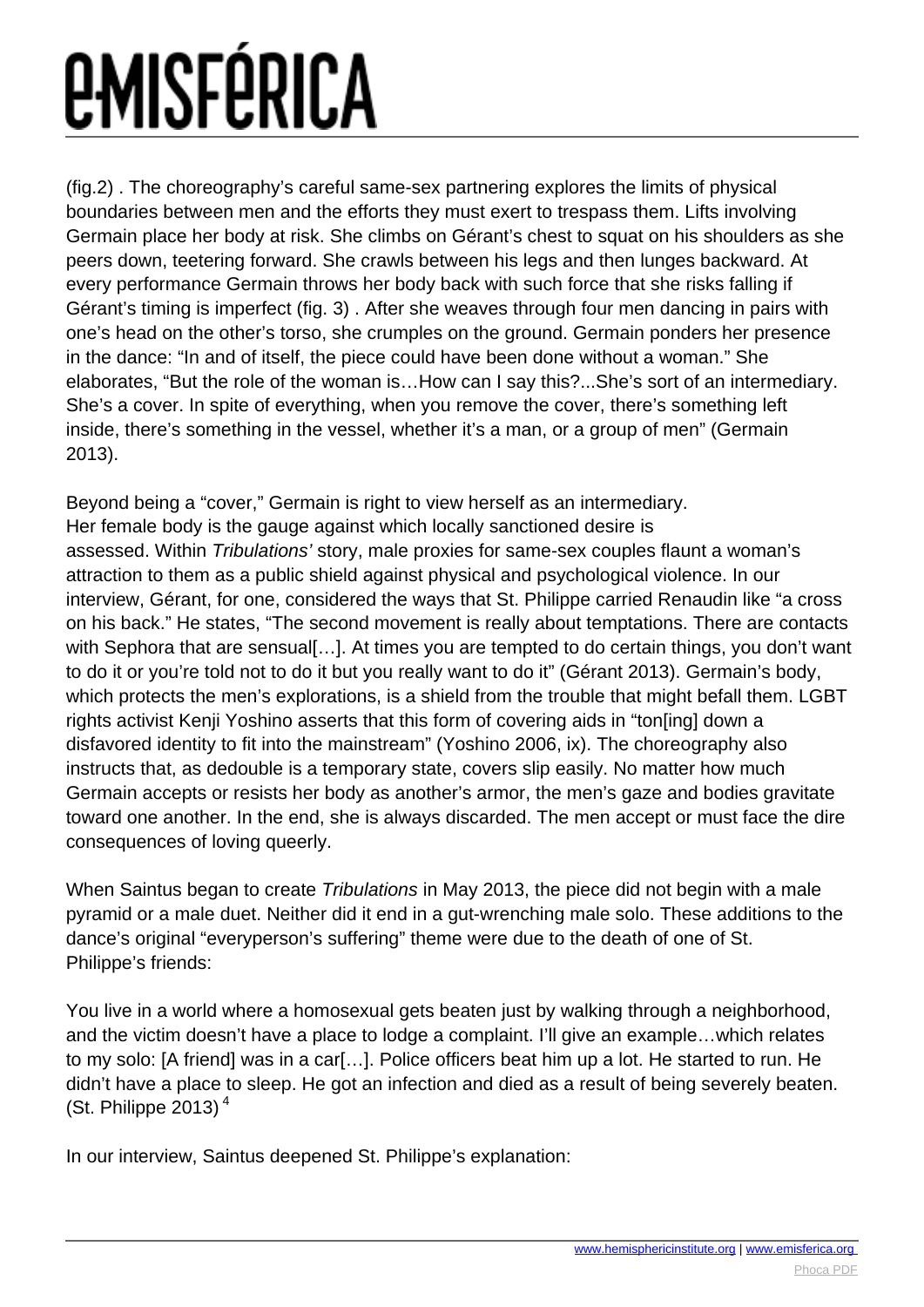John's solo is a homage to this young man, probably a *dereyal*,<sup>5</sup> who has never worked with me and whom I never knew. It's also a tribute to many others who've lived this sort of thing: (Saintus roughens his voice and scowls, as he impersonates aggressors) "Ah se on masisi misye ye, man! Ou pa kenbe misye ou konyen misye?" (Ah, he's a masisi,man! Why not grab him and fuck him?). (Saintus 2014a)

In addition to Saintus' vocalizing the corrective rapes of masisis, my conversations with the dancers about the choreography's homosexual subtext always circled back to violations of LGBT rights. Oftentimes, without citing names, they would hint in a nuanced manner that they are physicalizing a need to counter memories similar to those President Michel Joseph Martelly's stage persona Sweet Micky relayed not long ago to adoring audiences.

#### **III. A Presidential Dedouble**

On a YouTube video of a 2004 concert near Les Cayes,<sup>6</sup> Sweet Micky pulls a man onstage. As they danced, they simulated sodomy on one another. A microphone in hand, Sweet Micky asks the man if he has ever done masisi. The man laughed that he has not but "si w vle na fè!"(we could do it if you want!). To which Sweet Micky laughed and replied: "I'd need a plumper man, let me see your ass! Too bony, too bony! Offstage!" Festival spectators reveled in his buffoonery. Later, the video shows the ways Sweet Micky dances wearing only a cross, black briefs, and sneakers. His back to the audience, he shapes the briefs into thongs. Buttocks protruding, he sashays with his arms fluttering. Then he poses, both wrists broken on his hips, bats his eyes, and squeezes his nipples as the master of ceremony chastises him: "What the hell is this? You know that's why we're not friends, right?" Sweet Micky runs off, breaking out of the persona.

Until his election in 2010, followers of Haitian politics knew that President Michel Joseph Martelly was a successful musical artist—the self-proclaimed President of konpa  $7$ —better known as "Sweet Micky." His election and subsequent transformation as the nation's leader proved shocking. A 20 March 2011 Christian Science Monitor article details that he was "once best known for his outrageous lyrics and occasionally perform[ed] in drag." On 5 April 2011, the newspaper describes Haiti's current President as "an improbable savior. Just a decade ago, he was donning skirts and wigs, cursing, and drinking like a sailor while performing his flamboyant act." Sweet Micky's popularity was, in part, due to his parody of masisis.

Sweet Micky has dedouble-d into his Excellency the President of Haiti, who not only speaks pristine French and fluent English, but has also held court with leaders across the globe. He has retired his stage persona. This disavowal can be read as a burial of masisis, especially considering that Martelly's administration (like that of his predecessors) has not overtly acknowledged continued violence toward same-sex love. Generally, Sweet Micky has been portrayed as an equal opportunity strategist who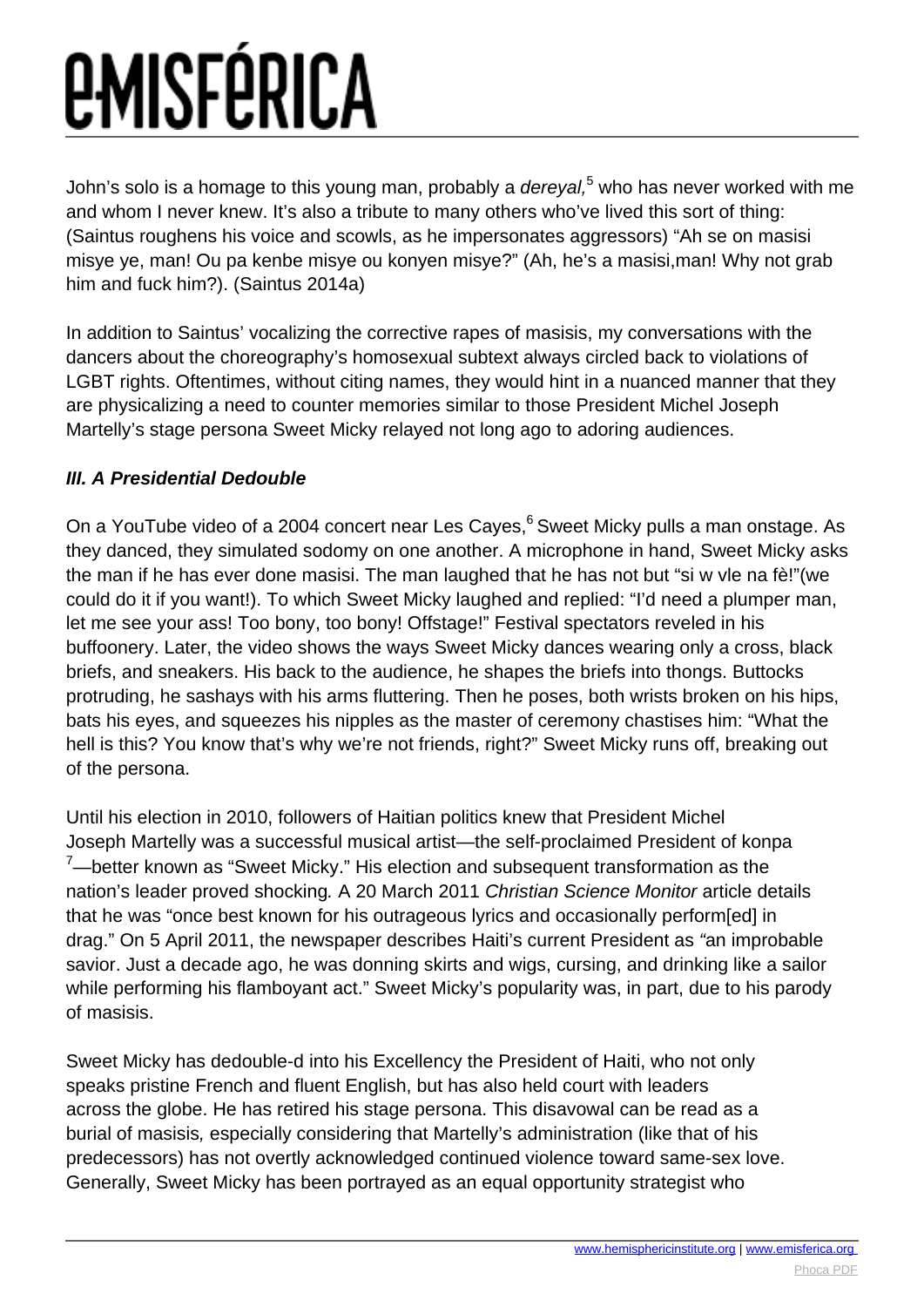poked fun at Haitian society's marginalized bodies in order to generate laughter, popularity, and revenue. $8$  Indeed, the mocking of masisis as the local go-to scapegoats was his artistic career's comedic gold. As the bulk of his act was limited to devaluing the non-heterosexual underdog, rarely teasing Haiti's powerful elite, with whom he was associated, he clearly did not aspire to educate and to heal, as laughter and parody do for Mikhail Bakhtin (1983) in his study of certain societies' villains and grotesque. But to downplay his masisi obsession, Sweet Micky's supporters position him as a happily married man with a large brood. In an extended version of this essay, an argument could be made about Sweet Micky's appropriation of modes of embodiment termed "gay," in that he normalized his mockery of masisi to the point that a straight man can be revered for performing gay, while it is unacceptable for a gay man to assert himself publicly.

Returning to Sweet Micky's topsy-turvy act, the masisi did not get to laugh and to ridicule. Through circulating recordings of his performances, the masisi remains forever demonized. A "wiser" Sweet Micky slips out during Mardi Gras season only to poke fun at his former antics. Gone are his drag performances. For the president, masisis are now chawonj (foul) news that are unworthy of any kind of acknowledgment. Along with many of its Caribbean counterparts, the Haitian government has long obstructed community-based and human rights organizations' efforts to establish state policies fostering a nurturing environment for LGBTs.<sup>9</sup> Perhaps the current administration has turned a deaf ear to both LGBT groups' 2013 televised demand for equal rights and ensuing homophobic outcries from a consortium of religious and moral leaders in order to keep Sweet Micky's closet closed—a strategy that Martelly himself employs in his role as President and "former" performer.

For Haiti's LGBT communities and their allies, the sentiment that some men's lives were extinguished senselessly because of ingrained Haitian societal fears pervades. Saintus' Tribulations gives body to their tales in order to remember them through time, as well carve a space for their stories to instruct. Like Gina Athena Ulysse (2010), who warned her mother, "I am telling. I am going to tell, and I need to tell you that no one can stop me from telling this tale. I will pay the price, whatever it may be" (177), Saintus utilizes Tribulations as a m'ap di (I am telling) that advances witnessing to what is belittled as a necessary act of retaliation. The price Saintus is ready to pay when he presents the choreography in Haiti is his spectators' and funders' possible rejection of his artistic values and his company. This is a story to be followed.

#### **Conclusion: A Practice of Social Memoration**

Tribulations male dancers' embodiment stands in sharp contrast to Sweet Micky's effusive characterization of masisis. For example, soloist St. Philippe's own interpretation depicts a man who swaggers cautiously as he explores weighty, circular, and spiraling movements. He demonstrates that the agility, which Sweet Micky belittled, is a form of strength. In his interpretation of the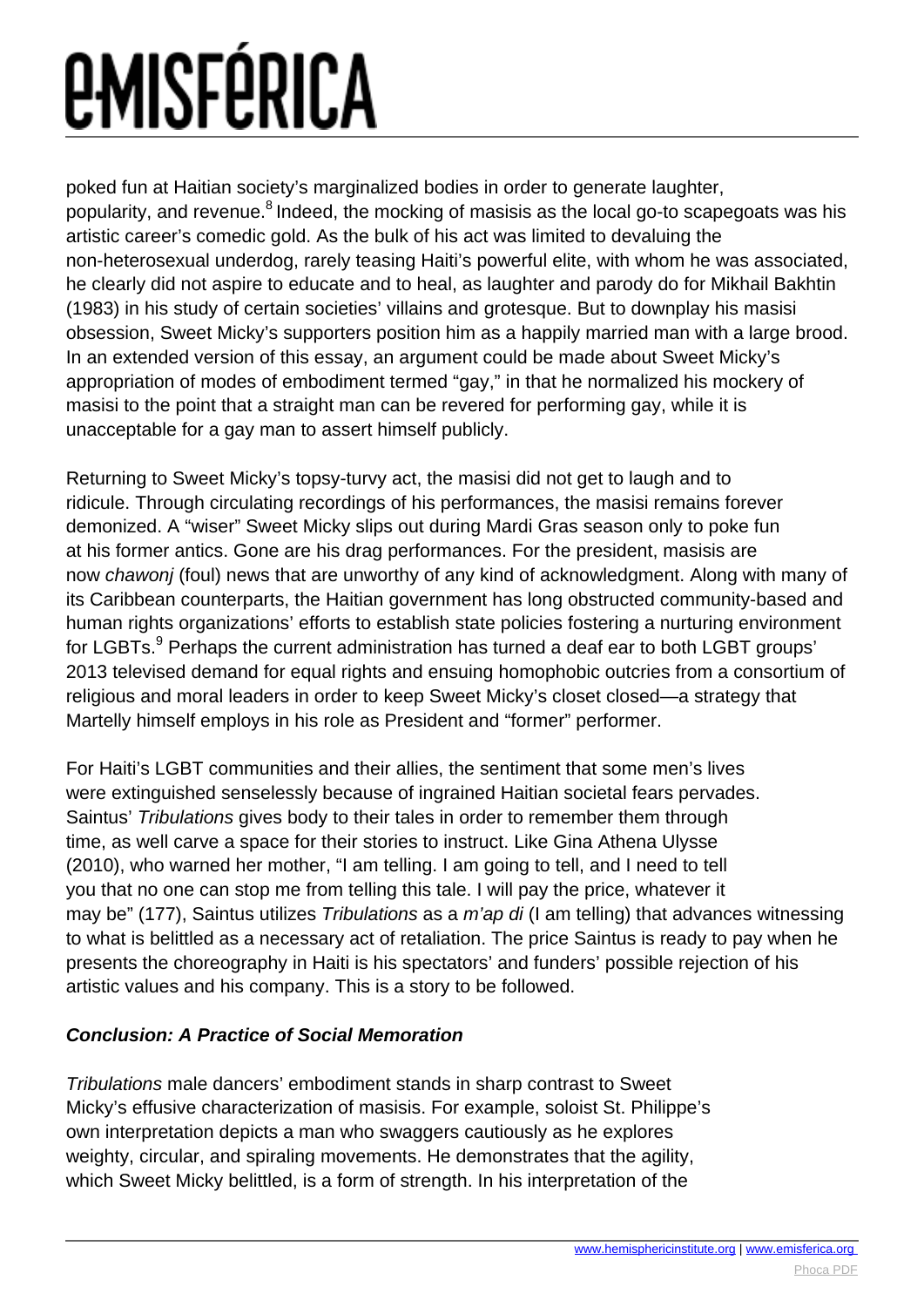dereyal who resisted police officers' attacks before dying, St. Philippe's lower back and his coccyx seem to expand and retreat as he bends his knees and flexes his feet, right before launching into laviwonndede (spins). He reaches out imploringly to spectators, his eyes demanding answers before he writhes and collapses. In Saintus' work, the masisi labors pensively and methodically against an onslaught of jeers. In Sweet Micky's world, comments on the YouTube page applaud his rendition and intelligence, and lament that masisis exist.

A dedouble practice, Saintus' pedagogy participates in "social memoration, of remembrance [...] a practice of inquiry and learning in which logos interrelating one's past, present, and future social relations are subject to critique and re-formation" (Simon 2005, 3). For Saintus, dancers must invest time by sharing their experiences and by acknowledging knowledge gaps. He and his ensemble members are bridges between larger social issues, their communities and spectators. Regardless of dancers' sexual politics, they are messengers who must trust one another deeply and cover one another against discriminatory practices. In the end, Jeanguy Saintus' choreographic insistence on moving beyond ethno-national and social boundaries can be termed a queer performance because it signifies a larger, political-artistic goal: to introduce his dancers, artistic collaborators, supporters, local and foreign spectators, and their media interlocutors to polyvalent modes of embodiment and generative ways of thinking, living, and creating.

**Mario LaMothe** received a doctorate in Performance Studies from Northwestern University. Born in Brooklyn, New York, and raised in Port-au-Prince, Haiti, Mario began dance studies in Haiti. He holds a Bachelor of Arts in Theater Arts and French from Boston College, and a certificate of dance from the Alvin Ailey American Dance Center. LaMothe also earned a Masters of Fine Arts degree in Performing Arts Management from Brooklyn College. His research interests focus on critical dance ethnography and theories of Performance, African diaspora cultures and Caribbean performance traditions. Mario is also a performing artist, arts manager, and LGBTQ activist.

#### **Notes**

 $1$  Briefly, in the early 1950s, the Haitian state invited African-American dancer and teacher Lavinia Williams Yarborough for a prolonged residency in order to infuse Vodou-based traditional dances, locally known as "folklore," with ballet's and modern dance's discipline and rigor. Williams' folklore and ballet academy attracted elite girls, some of whom would later found exclusive ballet academies that did not offer folklore until very recently, as Williams Yarborough's successors considered traditional dances the masses' art forms. For a more complex analysis of this topic, see Millery Polyné's "'To carry the dance of the people beyond': Jean Leon Destiné, Lavinia Williams, and Danse Folklorique Haitienne."

 $2$  In the American homosexual lexicon, "faggot" is the closest parallel for masisi; it is a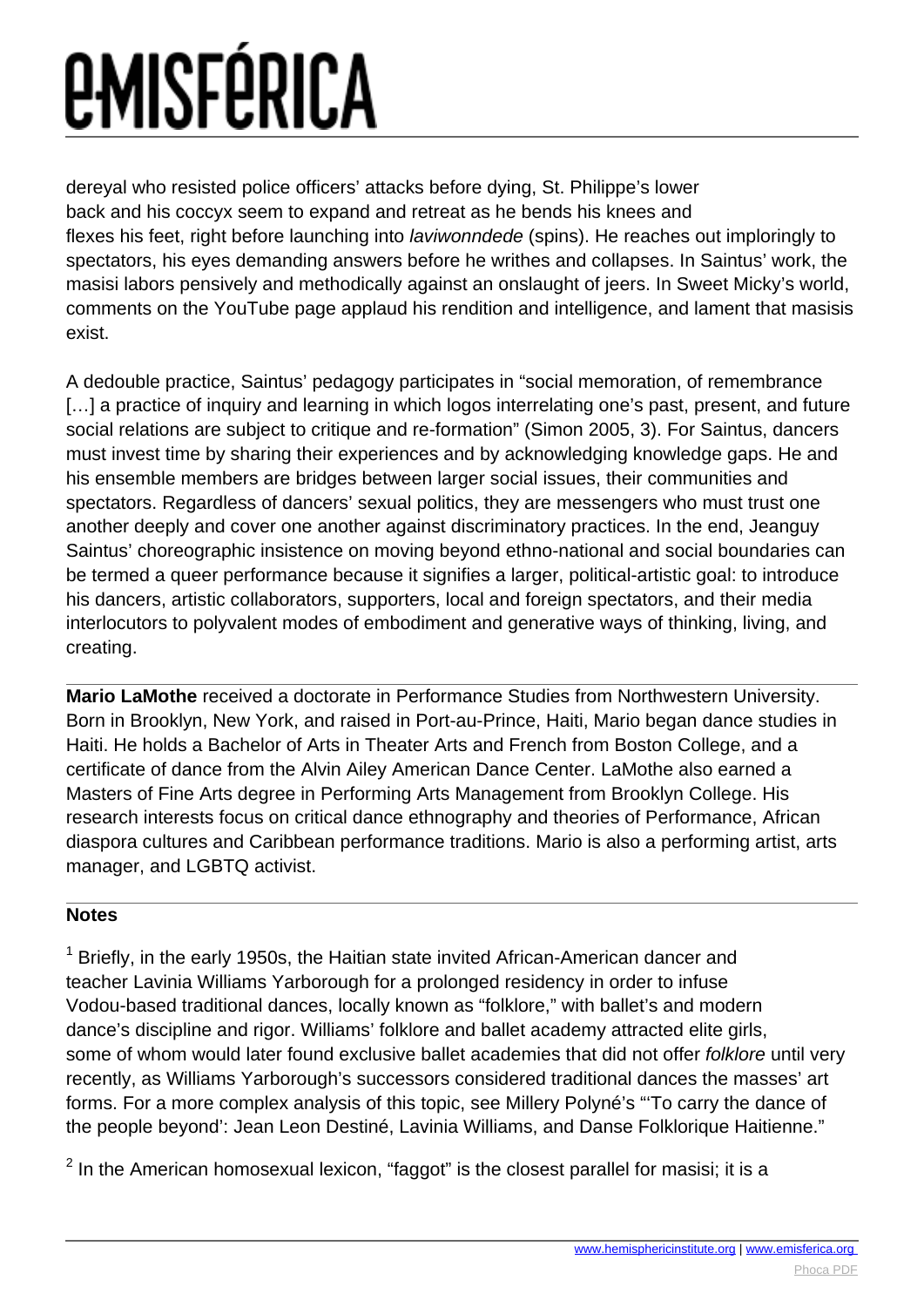"fighting word," akin to the N-word that only some can use. Local catcalls include bouzen (whore) and de sis kole (66 or sissy) (Panos 2008, 15-16). Also see McAlister 2002, 75-76.

<sup>3</sup> Accessed December 16, 2014: <<u>http://fr.lenablou.fr/</u>>.

<sup>4</sup> Saintus confirmed this story in the 20 December 2013 edition of Miami NewTimes.

<sup>5</sup> According to Ethnologist Frantz Stanley Pierre-Louis, Mambo or Vodou priestess Dereyal's many effeminate male initiates were christened "dereyal." The name was later used to describe all effeminate gay men. Dereyal, a Kreyòl adaptation of the French word for "of the kings," is also the Northern Haitian name for the twarigòl (three streams) or parigòl (step of the stream) dances. (Fleurant 1996, 25-26).

<sup>6</sup> Accessed December 16, 2014: <[http://www.youtube.com/watch?v=mweU\\_RAV-pQ](http://www.youtube.com/watch?v=mweU_RAV-pQ)>.

 $\mathrm{^{7}}$  Konpa is a musical genre as well as a dance that originates from Haiti. It involves mostly medium-to-fast tempo beats with an emphasis on electric guitars, synthesizers, and either a solo alto saxophone, a horn section or the synthesizer equivalent. The lyrics are mostly in Kreyòl and it has a slightly slower tempo than the Dominican merengue.

 $8$  I draw from my own experiences listening to Sweet Micky's music and viewing his video clips. Additionally, on 18 November 2010, Contributing Editor of the Boston Haitian Reporter Steve Desrosiers detailed the ways in which Michel Martelly's raunchy and controversial albums garnered him fortune and fame. A 4 April 2011 Wall Street Journal article corroborates most of these facts. The website Haitian Diaspora provides a detailed biography and discography of Michel Joseph Martelly. Accessed December 16, 2014: <<http://haitiandiaspora.com/people/michel-sweet-micky-martelly/>>.

 $^9$  This assessment is based not only on my work as a Men Having Sex with Men Project Manager for an American non-governmental organization in Haiti but also on research presented at a PEPFAR (U.S. President Emergency Fund for AIDS Relief) Latin American and Caribbean regional workshop I attended in Guatemala, October 2013. Also, see: Panos Caraibes (2008).

Homosexualité masculine et VIH/SIDA en Haiti. Port-au-Prince: Panos Caraibes 16; and, Pan American Health Organization (2010). Blueprint for the Provision of Comprehensive Care to Gay Men and Other Men Who Have Sex with Men (MSM) in Latin America and the Caribbean.

#### **Works Cited**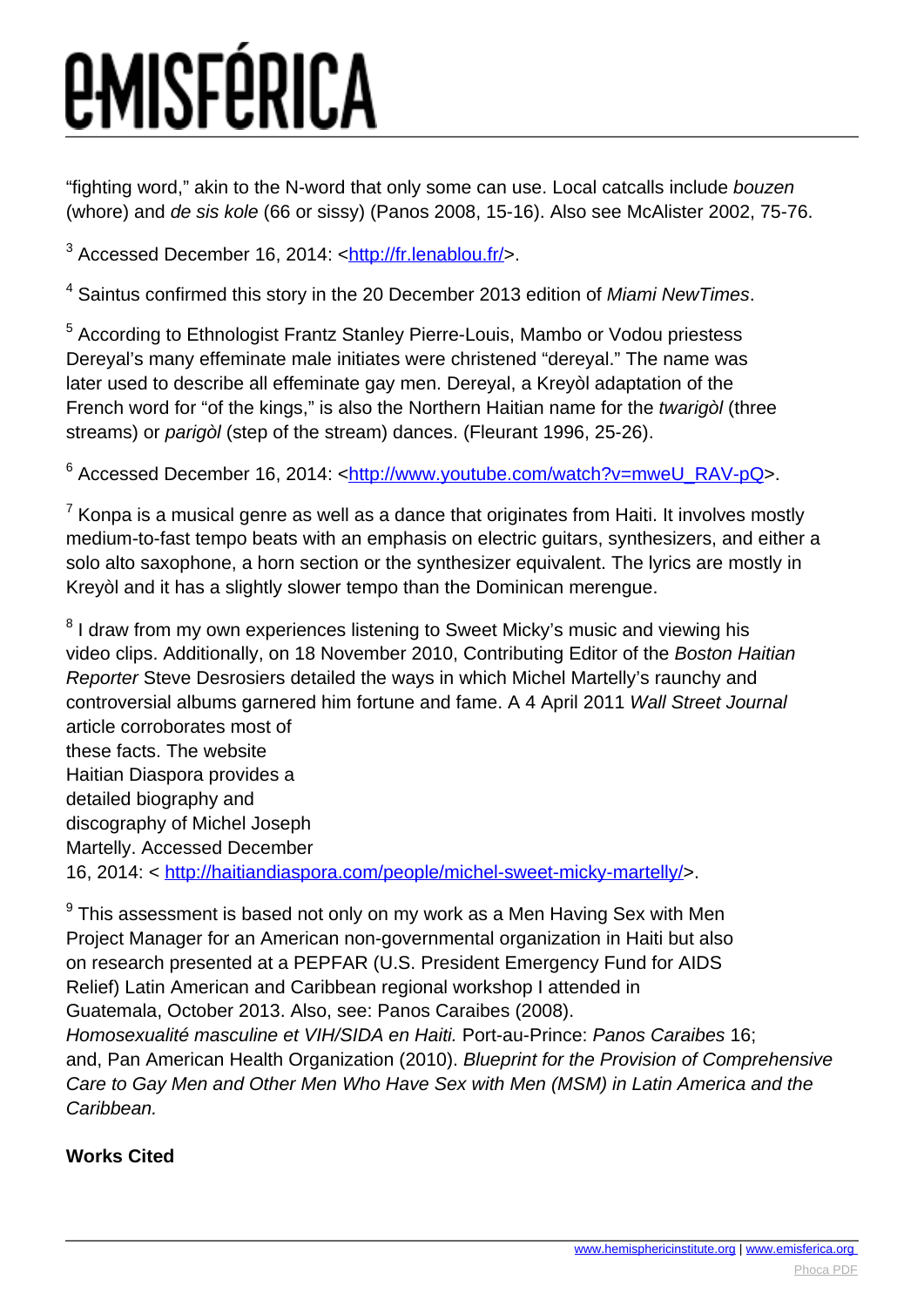Bakhtin, Mikhail. 1983. Rabelais and his World. Trans. Hélène Iswolsky. Bloomington: Indiana University Press.

Christian, Barbara. 1988. "The Race for Theory." Feminist Studies 14, no. 1: 67-79.

Danticat, Edwidge. 2011. Create Dangerously: The Immigrant Artist at Work. New York: Vintage Books.

Fieser, Ezra. "How 'Sweet Micky' Martelly transformed from carnival singer to Haiti president." Christian Science Monitor, April 5, 2011.

Fleurant, Gerdès. 1996. Dancing Spirits: Rhythms and Rituals of Haitian Vodun, the Rada Rite. Westport, CT: Greenwood Press.

Gérant, Emmanuel. 2013. Interview by author. Miami, 20 December.

Germain, Sephora. 2013. Interview by author. Miami, 19 December.

Hamera, Judith. 2007. Dancing Communities: Performance, Difference, and Connection in the Global City. New York: Palgrave McMillan.

Kirshenblatt-Gimblett, Barbara. 1988. Destination Culture: Tourism, Museums, and Heritage. Berkeley: University of California Press.

Louis-Jean, Jean Wesler. 2014. Interview by author. Gonaives, Haiti; 26 May.

McAlister, Elizabeth. 2002. Rara! Vodou, Power, and Performance in Haiti and Its Diaspora. Berkeley: University of California Press.

Polyné, Millery. 2004. "'To carry the dance of the people beyond": Jean Leon Destiné, Lavinia Williams, and Danse Folklorique Haitienne." Journal of Haitian Studies 10: 33-51.

Renaudin, Wenchel. 2013. Interview by author. Miami, 19 December.

Saintus, Jeanguy. 2014a. Interview. Pétion-Ville, Haiti; 11 January.

- 2014b. Interview by author. Pétion-Ville, Haiti; 7 September.

Sasser, Bill. "From pop star to president? Haiti looks set to elect 'Sweet Micky.'" Christian Science Monitor, March 20, 2011.

Simon, Roger I. 2005. The Touch of the Past: Remembrance, Learning, and Ethics. New York: